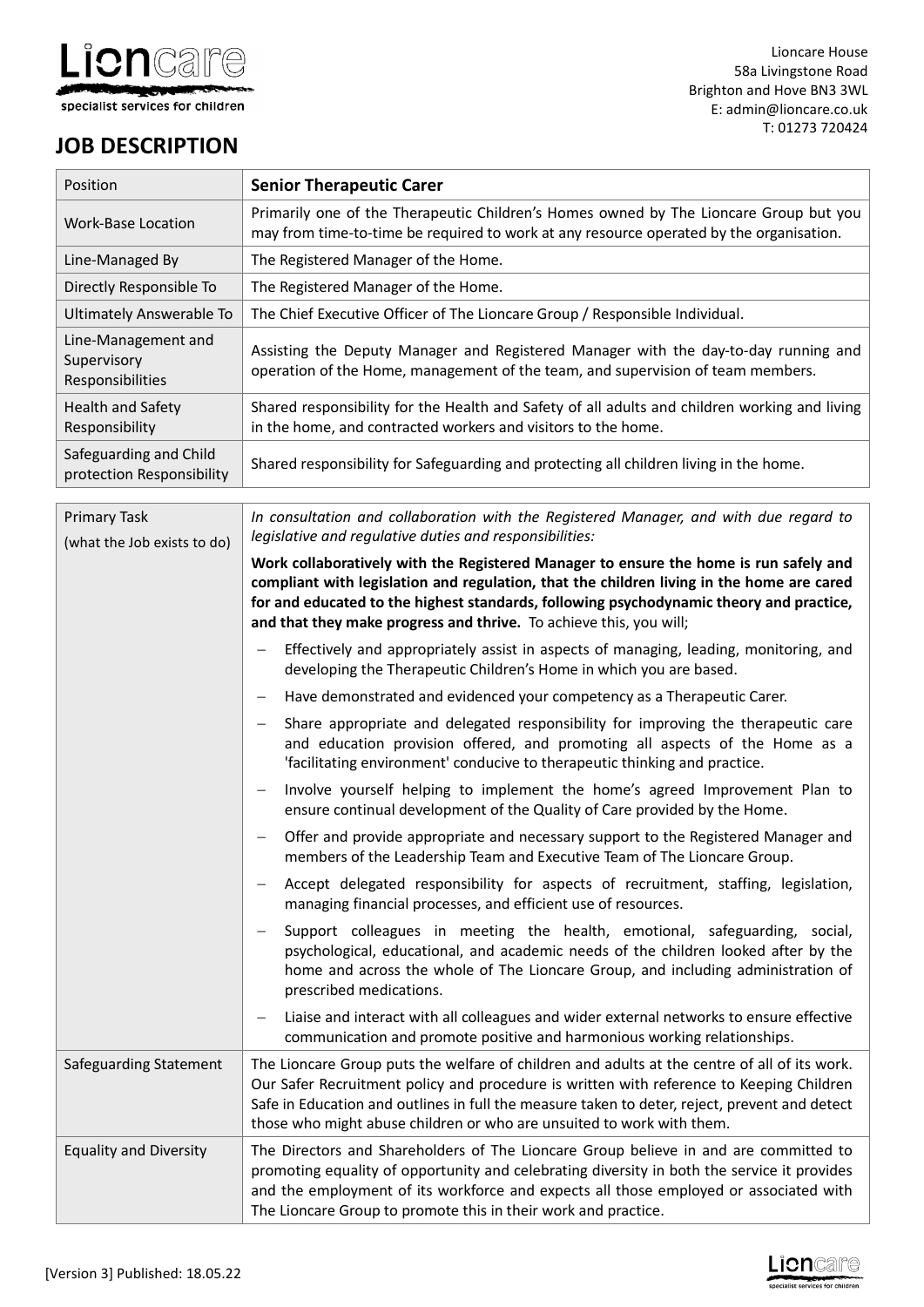**General Tasks and Responsibilities:** In accordance with the stated aims and practice approach of The Lioncare Group, the duties of all employees include:

- 1.1. Carry out tasks and responsibilities professionally at all times.
- 1.2. Work with integrity, honesty, and openness at all times.
- 1.3. Assist, support, and promote The Lioncare Group within the wider market place.
- 1.4. Work within and uphold and promote the stated aims, objectives, and therapeutic practice approach of The Lioncare Group and adhere to all published guidance, policies, and procedures.
- 1.5. Comply with current legislation, regulation, and guidance relating to the provision of education and learning for children in an Independent SEMH School and/or children's social care in a Residential Children's Home and with particular emphasis on Safeguarding Children and Child Protection duties and responsibilities.
- 1.6. Immediately alert the Registered Manager or other Manager of any concerns regarding inappropriate or unacceptable practice occurring within the home, the organisation or external agencies.
- 1.7. Liaise in a professional manner at all times and promote effective working relationships and links with, clients, colleagues, and agencies working for and associated with the work of The Lioncare Group and wider community.
- 1.8. Undertake delegated tasks and instructions from managers and others with appropriate authority, to a level of competence expected from the grade of the post.
- 1.9. Prepare for, attend, engage in, and where appropriate facilitate, all child-centred meetings as necessary and appropriate and required, and include but are not limited to; Daily Group-Meetings, House-Meetings, Children's CLA Reviews, Education Meetings, Network Meetings, and P.A.E.N. Meetings etc.
- 1.10. Prepare for, attend, and fully engage in regular Team Meetings, Individual Supervision Sessions, Performance Reviews, and monthly Group Consultancy.
- 1.1. Exercise responsibilities under the Health and Safety at Work Act.
- 1.2. Implement and develop the Organisation's policy and practice of Equality and Diversity.
- 1.3. Engage in the process of informal resolution of problems and difficulties that may arise, always in the aim of maintaining a harmonious and collaborative working environment.
- 1.4. Undertake training and continuous professional development as required and necessary including self-study and research.
- 1.5. Adopt a flexible approach to working times in line with the demands of the organisation, including assisting in times of staff shortages, increased workload demands, and in emergency situations and unplanned situations.
- 1.6. Carry out other tasks as required and in accordance with the competence of the position.

**Specific Duties and Responsibilities:** In accordance with the stated aims and practice approach of The Lioncare Group, the key responsibilities and duties of a Senior Therapeutic Carer include the following:

## **2. Supporting the Company:**

- 2.1. Support at all times the Registered Manager, Assistant Directors and Chief Executive Officer in carrying out their duties and responsibilities in relation to the operation of the home and of The Lioncare Group.
- 2.2. Inform the Registered Manager without delay, keeping them updated of all issues requiring further attention and acting on these where appropriate or when directed to do so, and undertake delegated tasks and instructions from the Registered manager and/or Deputy manager to a level of competence expected from the grade of post.
- 2.3. Take up the role as Shift-Coordinator as and when required and instructed to do so through the roster arrangements, assuming responsibility for planning and completing the tasks of the role, monitoring and maintaining oversight of your shift-colleague's practice and performance, and taking lead responsibility initially in an emergency situation or significant event, and responsibility for ensuring effective Hand-Over Meetings routinely occur at the beginning and the end of your shift.
- 2.4. Attend and actively participate in and contribute to meetings and all other forums as required and appropriate.
- 2.5. Ensure positive links are maintained and improved between the home and all parts of The Lioncare Group and between the home and external agencies and professionals and members of the wider community and public in general.
- 2.6. Assist in implementing improvements to the quality of care of the home as set out in the Home Improvement Plan (H.I.P.)

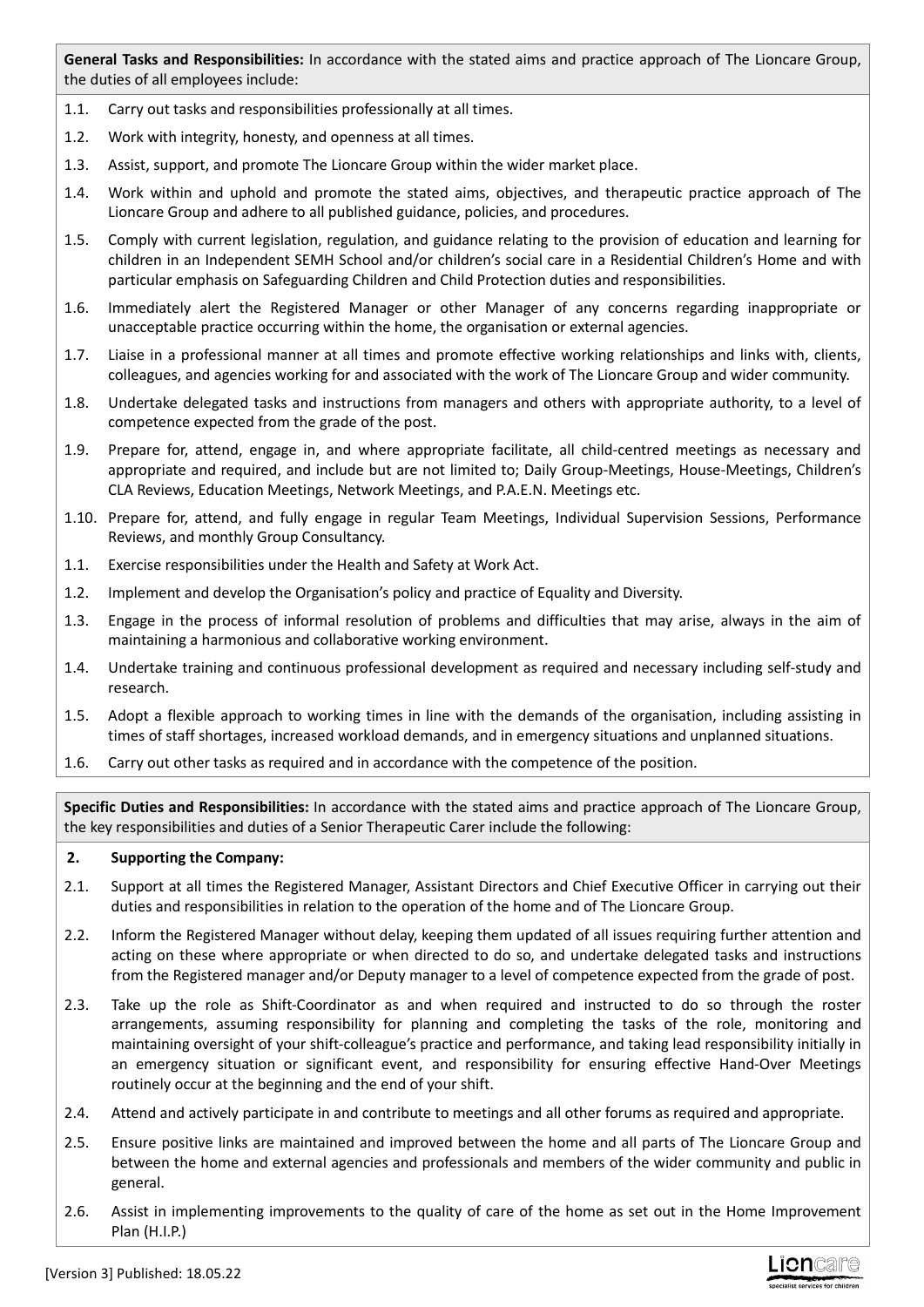- 2.7. Assist in ensuring the clear Therapeutic Community Model of Practice is consistently applied within the home and across the whole organisation.
- 2.8. Promote a positive image of the home and of The Lioncare Group.
- 2.9. Provide constructive and reliable evidence-based feedback on the Quality of Care provided by the home.

# **3. Managing Services and Multi-Disciplinary Working:**

In consultation and collaboration with the Registered Manager of the home, and under their leadership:

- 3.1. Carry out agreed aspects of monitoring, co-ordinating, assessing, and maintaining to a high standard the provision offered by the home to ensure the needs of the Children living there, and of the workforce and of placing authorities are met.
- 3.2. In the absence of the Registered Manager, assist the Deputy Manager in their responsibility to lead and manage the home.
- 3.3. Inform the Registered Manager and/or other Senior Managers without delay of all issues affecting the effective and appropriate operation of the home and for alerting the Registered Manager and/or other Senior Managers without delay of any concerns regarding inappropriate or unacceptable practice occurring within the home, other parts of the organisation, or external agencies.
- 3.4. Assist the Registered Manager in maintaining, managing and developing systems in the home for accurate, efficient and appropriate logging and recording and monitoring and analysis of information, and compiling reports and other documents as required ensuring these are provided to external agencies on request and on time.
- 3.5. Promote the Therapeutic Community practice and approach underpinning the work of the home and wider organisation, ensuring this is consistently conducted and maintained to a high level of professionalism and accountability, with all work being implemented in an appropriate and agreed manner.
- 3.6. Assist the Registered Manager to lead and manage the home in a way that is consistent with the Therapeutic Community model and compliant with legislation and regulation at ball times.
- 3.7. Undertake other such duties appropriate to the level of competence expected from the grade of post and in keeping with the organisations policies and procedures, the Homes Statement of Purpose, the School's Prospectus, the aims and objectives of The Lioncare Group, and all legislation and regulations.
- 3.8. Act as advocate and positive adult role model for the children, and at all times to maintain a professional approach towards colleagues and other professionals and members of the public that have reason to interact with home and/or The Lioncare Group.
- 3.9. Implement agreed systems, procedures and practice that comply with legislative, regulatory, registration and inspection requirements and that promote the Quality of Care of the home.
- 3.10. From time-to-time and as instructed take up the temporary role of Adult-in-School for children attending The Lioncare School.

## **4. Managing the Team:**

- 4.1. Implement and adhere to agreed systems, procedures and practice that effectively support the retention of new workers at the home.
- 4.2. Be actively involved in the continuing professional development of workers through supervision and performance reviews and ensure these are conducted regularly, reliably, consistently and effectively by you.
- 4.3. Ensure team members and colleagues and employees are aware of their contractual obligations and abide by these, including providing the administrator with all relevant documentation pertaining to personnel issues.
- 4.4. Ensure all team members can describe the Therapeutic Community model of practice followed in the home, and that they understand and accept the expectations of membership of this Therapeutic Community.
- 4.5. Fully support the Registered Manager in providing the team at the home with clear and appropriate leadership, management, boundaries, support, and discipline.
- 4.6. At all times act as a positive role model and mentor for colleagues at all levels offering guidance, support, direction, and advice in relation to their working practice.
- 4.7. Support team members to work with individuals to assess their preferences and care or support needs, ensure assessment information is available to those who have a right to see it, and manage the revision of assessments in

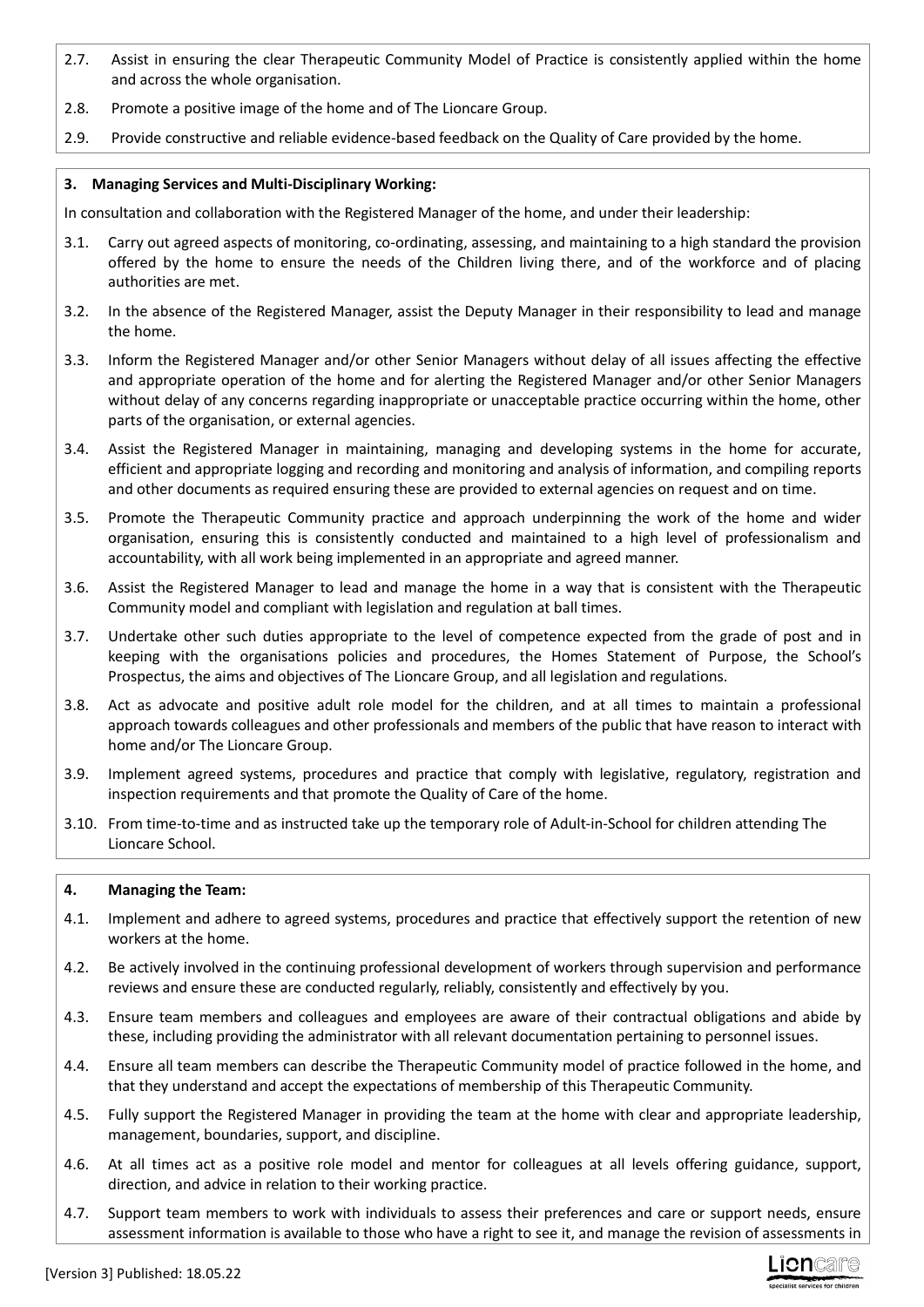the light of changing preferences and needs.

- 4.8. Effectively allocate and delegate responsibilities and duties to others in the team (including managing 'upwards') appropriate to the competencies expected from the grade of their post.
- 4.9. Undertake "on-call" duties in line with the agreed management support structures in place, including providing where necessary direct cover, support, and intervention to ensure the safe and effective operation of all aspects of the home and The Lioncare Group at all times.
- 4.10. Help manage a diverse workforce that meets the needs and preferences of individuals at the home.
- 4.11. Under instruction and direction and guidance of the Registered Manager, and in accordance with company guidelines and procedures, assist in monitoring the appropriate conduct and performance of colleagues, acknowledging good performance, supporting areas of difficulty, and implementing disciplinary procedures where necessary and authorised to do so in line with role and responsibilities.
- 4.12. Help with implementing and managing the outcomes of disciplinary processes.
- 4.13. Contribute to disciplinary proceedings of others not directly working at the home, where authorised and directed to do so.

# **5. Safeguarding and Risk Management:**

- 5.1. Assist in developing a safeguarding culture whereby community members living and working in the home share responsibility for the emotional and physical safety of each other.
- 5.2. Assist in managing and co-ordinating responses to day-to-day changes and emergencies.
- 5.3. Accept and act positively to changes in tasks in response to day-to-day changes and emergencies.
- 5.4. Develop your practise and that of others that promotes the safeguarding of individuals.
- 5.5. Comply with legislative, regulatory, registration and inspection requirements that support the safeguarding of individuals from harm or abuse and ensure others do the same.
- 5.6. Maintain your own and others understanding of harm, abuse and safeguarding.
- 5.7. Develop your practise and that of others that balances positive outcomes for individuals with risk and safety.
- 5.8. Work in partnership with others to manage risk to personal safety.
- 5.9. Assist in devising, supporting, monitoring, updating and implementing Safeguarding Risk Profiles, Positive Behaviour Support Plans, and other positive Risk Management plans and procedures related to behaviour, activities and daily life of the home and the children living there.
- 5.10. Contribute evidence, observations, and information that promotes the formulation of effective Positive Risk Management Plans.

## **6. Managing Practice:**

- 6.1. Assist the Registered Manager in developing a culture within the home that is open and facilitates participation and where all behaviour and emotional expression is open to discussion.
- 6.2. Help manage the home in a way that ensures adults and children together review, set and maintain the rules and boundaries of the Therapeutic Community.
- 6.3. Carry out effective staff supervision and performance reviews and practice-based support that contributes to achieving positive outcomes for children.
- 6.4. Assist the Registered Manager in developing practice that supports the development of safe relationships that promote safeguarding and the protection of children.
- 6.5. Assist the Registered Manager in developing practice that promotes individuals rights, inclusion and well-being.
- 6.6. Assist the Registered Manager in developing practice that supports individuals to keep themselves and others safe.
- 6.7. Assist the Registered Manager in developing practice that promotes individuals' social, emotional, mental, cultural, spiritual and intellectual well-being.
- 6.8. Assist in monitoring, managing, and promoting provision for play, creativity, and activities at the home, including organisation of celebrations and festivities.

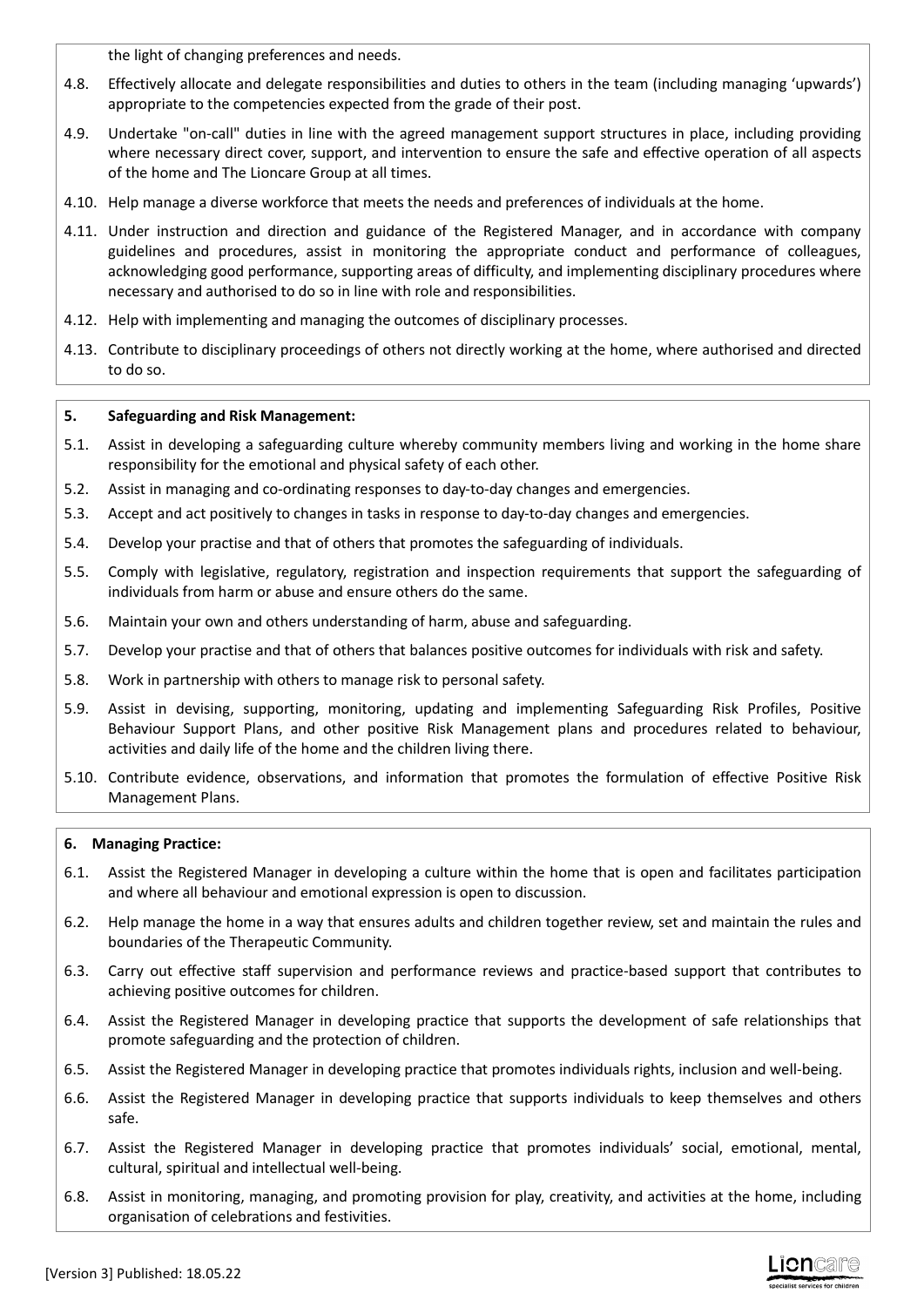- 6.9. Assist the Registered Manager in developing practice that supports the achievement of positive outcomes for children's health.
- 6.10. Implement and critically evaluate systems, procedures and practice in the home that support individuals to deal effectively with transitions and significant life events.
- 6.11. Support effective group living within the home.
- 6.12. Assist the Registered Manager in planning, implementing and evaluating a structured daily timetable of both living activities and group activities, which reflect the needs of all those working and living at the home functioning as a Therapeutic Community.
- 6.13. Implement services, policies, systems, procedures and practice that support the development of positive behaviour.
- 6.14. Encourage involvement of individuals in assessments, plans and reviews.
- 6.15. Assist the Registered Manager in developing and implementing systems, procedures and practice for the management of compliments, concerns and complaints.
- 6.16. Assist the Registered Manager to embed a Therapeutic Community culture within the home that promotes the benefits of all members being active in the personal development of each other.

## **7. Managing Finance:**

- 7.1. Assist the Registered Manager in managing and operating budgets and / or similar arrangement within the agreed guidelines set by the Chief Executive Officer.
- 7.2. Assist the Registered Manager in ensuring the home is run efficiently and economically within financial allocations and actively seek initiates to reduce unnecessary wastage.
- 7.3. Assist the Registered Manager in ensuring costs are kept to a minimum without compromising the quality of the care, education, and learning experience offered to the children or the conditions of employment of colleagues.
- 7.4. Take up delegated responsibility for agreed aspects of:
	- 7.4.1. the petty cash systems operating in the home.
	- 7.4.2. monitoring and maintaining the appropriate ordering of supplies within the home.
	- 7.4.3. effectively managing the financial system in operation at the home.
	- 7.4.4. informing all colleagues of procedural guidelines for carrying out the above.
	- 7.4.5. monitoring expenditure and including overtime payments and alerting the Registered Manager and/or Executive Team of concerns.
	- 7.4.6. monitoring, managing, and developing effective systems for the purchasing and provision of appropriate food and nutrition for the children living in the home.

#### **8. Managing Resources; the Buildings and Surrounding Areas (the facilitating environment) and Health and Safety:**

- 8.1. Assist the Registered Manager in ensuring that the physical standard of the facilitating environment of the home is maintained at all times to a high standard.
- 8.2. Assist the Registered Manager in ensuring that the home provides a safe and appropriate environment in which children can grow and flourish, and in which colleagues and visitors can conduct their work.
- 8.3. Create and develop positive links between the local community and the home, enabling the children to participate fully in the life of the local community and to prevent unacceptable negative impact on the local community through the work of the home.
- 8.4. Establish, maintain and promote effective links with all relevant agencies statutory, voluntary and private as necessary to ensure day-to-day operational requirements of the services offered by the home and of The Lioncare Group in general are met.
- 8.5. Monitor and feedback to the Registered Manager the effectiveness of facilitating environment in supporting the therapeutic community approach of the home including any barriers identified.
- 8.1. Provide honest and accurate feedback for the annual Location Assessment Review of the home.
- 8.2. Take responsibility for your own wellbeing and be open and honest about your feelings in the work place.

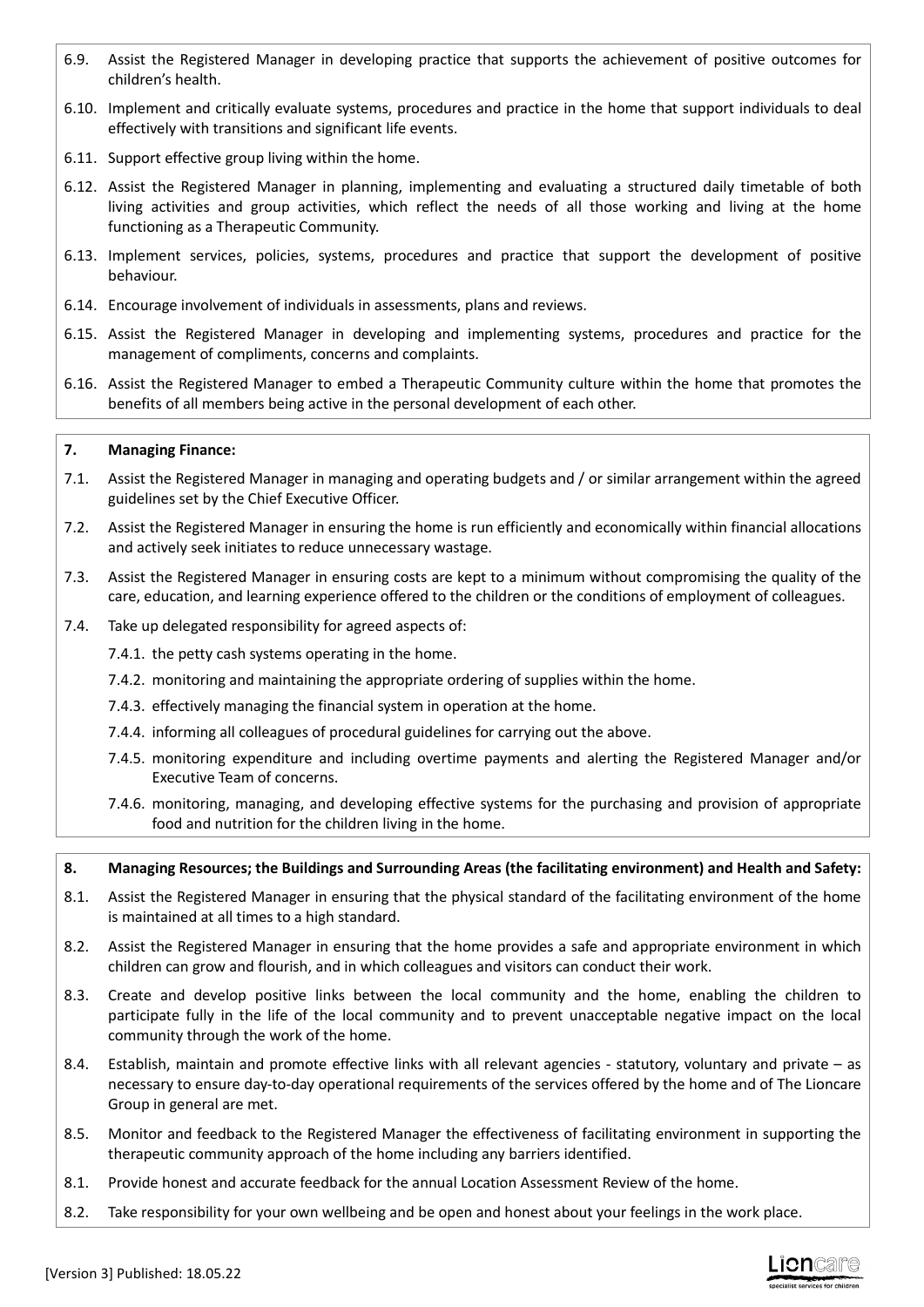- 8.3. Manage your own anxiety at those times when you face situations that may feel intensely stressful, and develop your own strategies for remaining calm.
- 8.1. Take responsibility for managing your own personal resources and welfare (including physical and emotional health, time, personal commitment, and motivation) through effective and appropriate self-time management and personal organisation, use of support systems, and including taking ownership of own needs and requirements related to your role and seeking support and assistance from others in meeting these needs and resources.
- 8.1. Assist the Registered Manager in developing and improving Health and Safety practices in the home.
- 8.2. Comply with all health, safety and security policy, procedures and requirements; ensure otherwise do the same.
- 8.3. Work collaboratively and in partnership with others to develop health, safety and security policies, procedures and practices.

## **9. Managing Self as a Therapeutic Practitioner<sup>1</sup> :**

- 9.1. Understand the role you have taken up, and the boundaries and limits to this role
- 9.2. Understand the client group with whom you are working
- 9.3. Show capacity to carry out clinical observations and formulate a working hypothesis
- 9.4. Show capacity to know, use, and maintain the boundaries of the Therapeutic Community in which you work
- 9.5. Take steps to develop your understanding of Therapeutic Community methodologies and related theory
- 9.6. Adapt your own communication in a range of situations that match the needs and understanding of those with whom you are communicating
- 9.7. Actively embrace and incorporate in to your practice the concept of Use of Self
- 9.8. Display capacity to work both reflectively and reflexively
- 9.9. Take steps to develop your capacity to contain anxiety
- 9.10. Recognises the importance of the environmental setting and of the external environment
- 9.11. Understand principles of organisational dynamics and how they are enacted in The Lioncare Group and between The Lioncare Group and other organisations
- 9.12. Be a Participant Observer
- 9.13. Recognise what is The Primary Task of the homr and The Lioncare Group and the contribution you make to achieving The Primary Task

**Selection Specification:** The criteria below indicate qualities needed to do the job well. Candidates will be selected according to the extent to which they satisfy these criteria. Evidence of potential will also be considered. Most of the criteria must normally be met in order to qualify for selection.

## **Essential Criteria**

Knowledge and Experience

- Experience of working in a Residential Children's Home.
- Knowledge of an SEMH school or similar learning environment.
- Understanding the real difficulties faced and felt every-day by the children in our care.
- Experience of encouraging children to develop their full potential.
- **EXPERIEGER** Experience of supporting colleagues to develop their full potential.
- Experience of delivering quality care, learning, education, and nurture to vulnerable children.
- A good standard of education and general knowledge.
- Knowledge of theory and practice in providing quality care and education for children.
- Knowledge of strategies that promote purposeful experiential learning and real progress for children with emotional and behavioural difficulties, and experience of implementing them.
- Good written and oral communication skills, and able to record accurately, objectively, and with clarity.
- ICT skills including Word, Excel, Email/Internet, and able to operate basic ICT appliances including telephone system,



 $<sup>1</sup>$  For further detail and explanation, please refer to the Core Competencies as a Therapeutic Practitioner table at the end of this document</sup>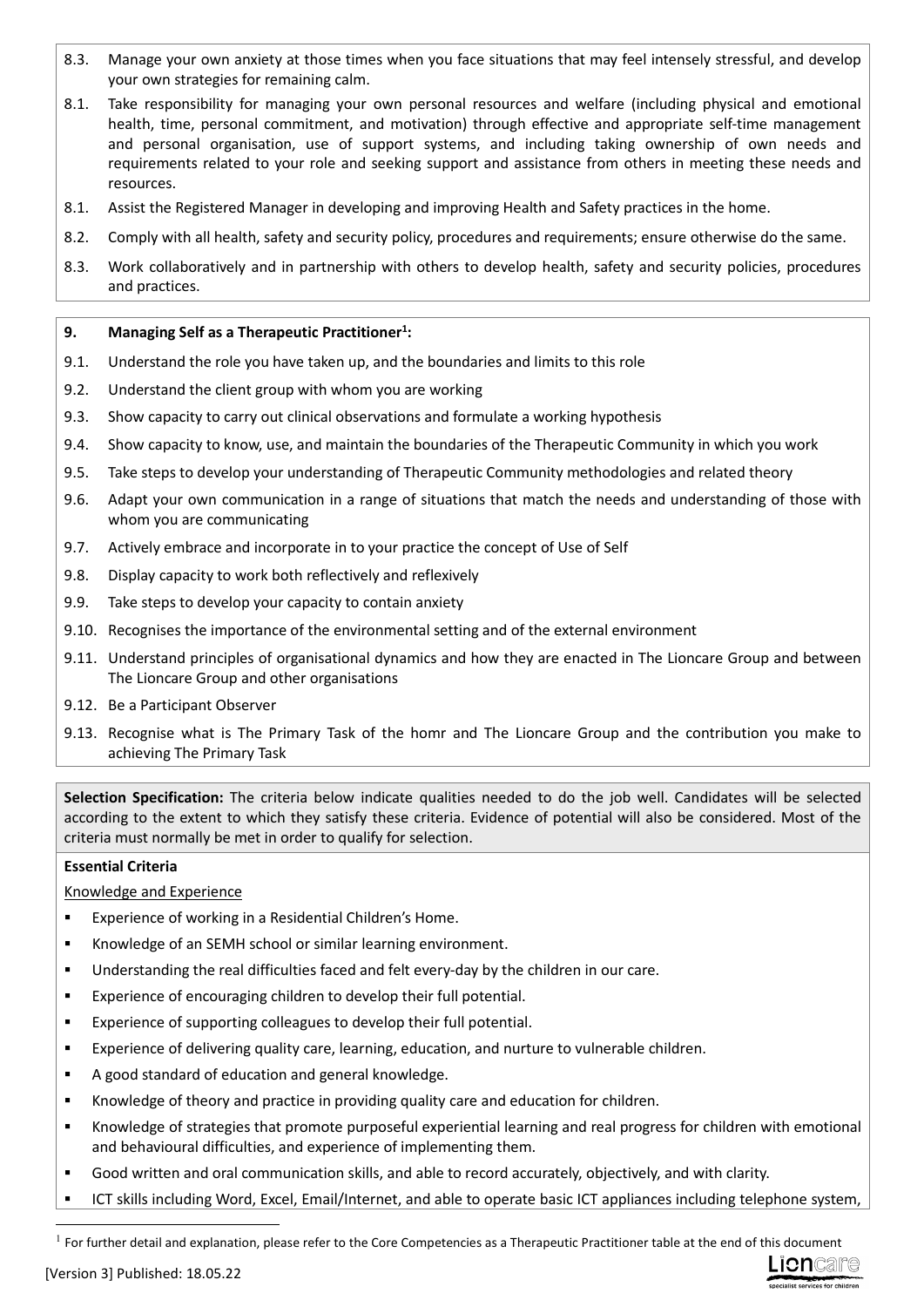fax machines, scanners, and photocopiers

- **Understanding the importance of confidentiality, privacy, and discretion.**
- **Experience of the stressful and emotionally and physically challenging nature of the task and role.**
- Understanding of the importance of practicing equality and diversity and confronting discrimination.
- Understanding of requirements of OFSTED for children's residential care settings.

# Skills and Abilities

- Ability to meet the needs of children with social, emotional, and behavioural difficulties, trauma, and complex needs.
- Ability to work as part of a team.
- Ability to guide others in the development of the therapeutic task.
- Ability to be assertive yet supportive, exercise sanctioned authority, have good interpersonal skills, and able to function as part of a wider team and organisation.
- Ability to take on board instruction, to use own initiative when appropriate, and accept personal authority and responsibility.
- Ability to effectively prioritise self and workload within agreed timescales.
- Good organisational skills.
- Able to work under pressure.
- Ability to assess the need of individual children, to create plans for meeting these needs, and to maintain appropriate records of progress and achievement, and to guide others in doing the same.
- Ability to relate to and communicate with difficult to reach children, and colleagues experiencing difficulties in the work-place.
- Ability to relate to and communicate effectively with colleagues and other professionals and encourage their collaborative participation in the work of The Lioncare Group.

## Personal Qualities

- Able to lead and manage others
- **Honesty**
- **•** Openness
- **Integrity**
- Capacity to be reflective and be a reflective practitioner
- **•** Organised
- **•** Confidence
- A stable, balanced, and rounded personality
- Robust and resilient
- Flexible and adaptable to changing situations and demands including working flexible hours when necessary
- **EXEC** Capable of both thinking and doing
- Belief in the value of difficult to reach children
- **EXECOMMITMENT TO THE INCOCOLLET COMMITMENT**

## **Desired Criteria**

- Understanding of cost awareness and efficiency.
- Relevant qualification in therapeutic child care.
- Relevant childcare qualification at level 3 and/or leadership and management qualification at Level 3 or above.
- Self-aware, confident, motivated, sense of humour, creativity, conscientious work-ethic.
- Full clean driving licence

## **Statement of Variation**

This job description sets out the details of the post at the time it was drawn up. These details may vary without changing the general character of the duties or level of responsibility entailed. Such variation cannot itself justify reconsideration of the grading of the post.